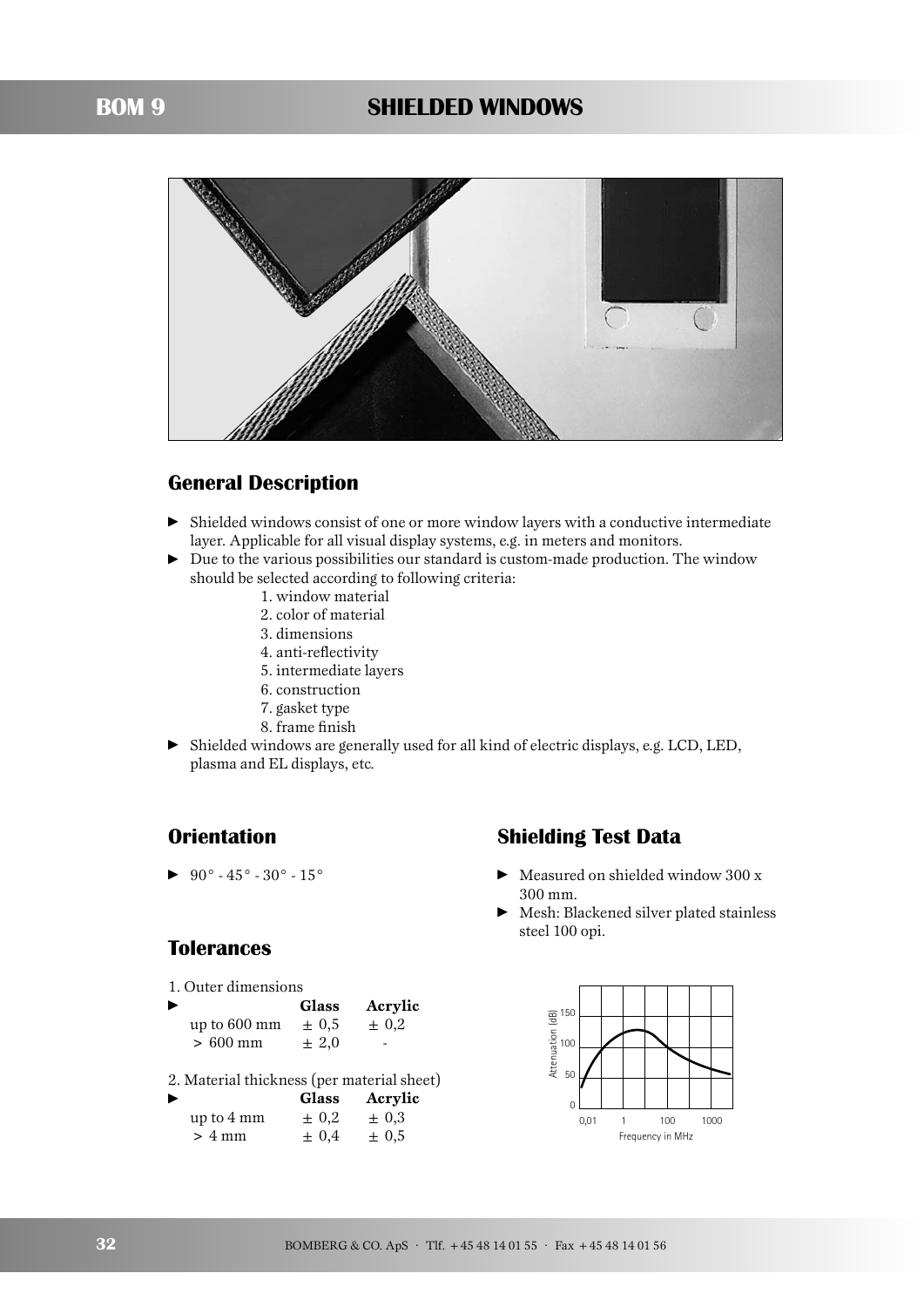## **Window Material**

- Glass, plexiglass (acryl), makrolon (polycarbonate) and PVC can be selected.
- Besides the use of two layers of the same material, following combinations are possible: • glass - PVC • glass - polycarbonate • glass - acryl
- For further details see also construction table

### **Color**

- ▶ Base color of all materials is transparent/clear. However, for some applications it may be more advantageous to color the material yellow, green, red or amber.
- $\blacktriangleright$  The base material for acrylic windows is colored whereas for glass windows the adhesive foil between the panes is colored.
- ▶ Please consider that with colored materials the light transmission will be affected.

#### **Dimensions**

- Outer dimensions: There is no standard outer dimension, all windows are custom-made.
- $\blacktriangleright$  Material thickness: The material thickness for glass starts from 0,8 1,2 mm, for acrylic from 0,8 mm and for polycarbonate from 1,5 mm. The variety of available material thicknesses helps to meet almost all customer requirements. For a final glass-glass window the shielding mesh and the adhesive add 0,8 mm when laminated together.
- For further details see also construction table.

#### **Anti Reflectivity**

-

- All materials can be supplied with anti reflective surface to avoid glaring and to enhance contrast. Different proceedings can be used.

#### **Anti reflectivity for glass:**

- Multi layer coating per MIL SPEC 675 B (less than 0,6% remaining reflection)
- Single layer coating per DIN 58197 (less than 1,5% remaining reflection)

| Chemical etching: | 5% reflection  | (R11G or GW 80)             |
|-------------------|----------------|-----------------------------|
|                   | 9% reflection  | $(R19G \text{ or } GW 100)$ |
|                   | 13% reflection | (R27G or GW 120)            |

#### **Anti reflectivity for plastics**

- $\blacktriangleright$  Chemical etching is the standard procedure for a good anti reflectivity with plastics which comes out very strong.
- A special coating, giving a scratch resistance in addition to anti reflectivity, can influence the intensity of reflectivity.

#### **Intermediate Layers**

- ► The intermediate layer for EMI/RFI shielding is a woven microstructure mesh. Mesh materials are copper, stainless steel or silver plated stainless steel.
- The mesh can be blackened so as to enhance contrast on the display. This does not affect the shielding performance. To avoid interferences between mesh grid pattern and monitor or display ("Moiré fringes") simply change the orientation of the mesh by turning it a little. The number of openings per inch (opi) determine the shielding effectiveness, but also the light transmission.
- In applications with a very high resolution display which does not allow the use of a mesh, a highly conductive, transparent foil can be laminated onto the glass or it can be equipped with a conductive ITO coating.
- Note: The mesh is also available as individual part for other applications.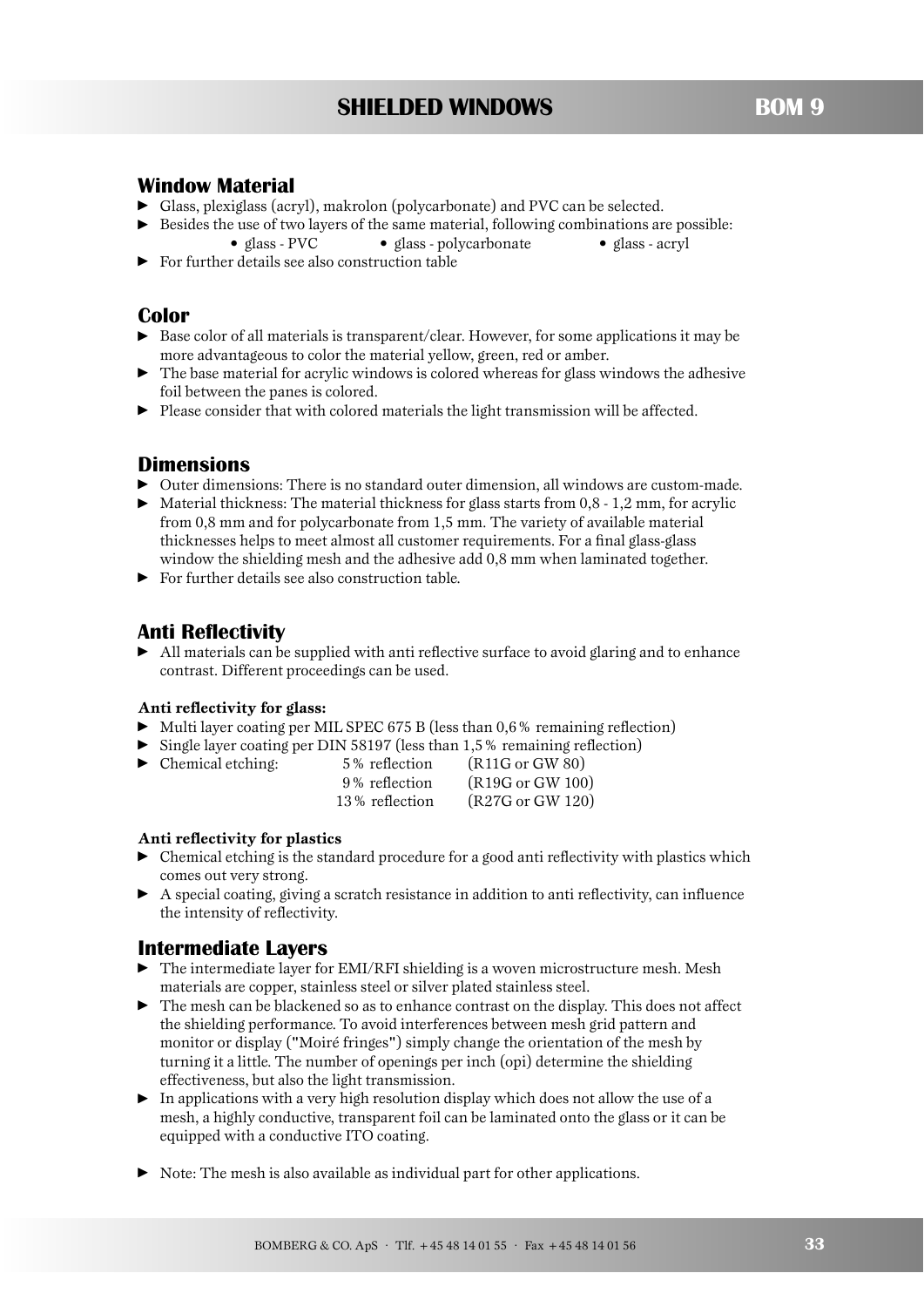|                 |                |          |       | E-field    |     | P-field    |            |            | Open                     |                       |      |
|-----------------|----------------|----------|-------|------------|-----|------------|------------|------------|--------------------------|-----------------------|------|
| Mesh            | <b>Surface</b> | Open.    | Wire  | 1          | 10  | 100        | 400        |            | 10                       | Max. size             | area |
|                 |                | per inch | Ø     | <b>MHz</b> | MHz | <b>MHz</b> | <b>MHz</b> | <b>GHz</b> | <b>GHz</b>               | available             | %    |
| Copper          | blackened      | 70       | 0,07  | 110        | 111 | 98         | 68         | 64         | 38                       | $1200 \times 1000$ mm | 65   |
| Copper          | blackened      | 100      | 0,05  | 107        | 111 | 85         | 70         | 58         | Ξ.                       | $1200 \times 1000$ mm | 64   |
| Stainless steel | bright         | 100      | 0,025 | 110        | 105 | 88         | 76         | 62         | $\overline{\phantom{0}}$ | $1200 \times 1000$ mm | 81   |
| Silver plated   |                |          |       |            |     |            |            |            |                          |                       |      |
| stainless steel | blackened      | 100      | 0,025 | 128        | 112 | 92         | 86         | 80         | 74                       | 700 x 700 mm          | 81   |
| Silver plated   |                |          |       |            |     |            |            |            |                          |                       |      |
| stainless steel | blackened      | 165      | 0,05  | 130        | 124 | 106        | 100        | 81         | 61                       | 700 x 700 mm          | 46   |
| Silver plated   |                |          |       |            |     |            |            |            |                          |                       |      |
| stainless steel | blackened      | 200      | 0,025 | 128        | 108 | 98         | 88         | 86         | 68                       | 700 x 700 mm          | 64   |

#### **Selection of mesh and its shielding performance**

#### **Selection of Conductive Coatings**

- $\blacktriangleright$  ITO coating (Indium-Tin-Oxide) from 100  $\Omega$  to 5  $\Omega$ /square. Substrate size on request.
- $\blacktriangleright$  Gold coating down to 5  $\Omega$ /square
- It is recommended to have an additional protective coating over the conductive coating when glass is used. This gives a protection for the metalized surface and at the same time provides anti reflectivity.

#### **Construction**

- **•** Depending on the application the window consists of a carrier with a laminated mesh on the rear or the mesh is laminated between two carriers (the window).
- The mesh overlaps the carrier to serve as contact area for the gasket or installation.
- Plastic will be laminated either with adhesives or with high temperatures.
- Glass will be laminated in vacuum with double sided adhesive foils. Please note that a fully laminated glass window using a PVB interlayer (PVB = Polyvinyl Butyral) as adhesive cannot be cleaned with solvents, because the solvent will damage the PVB interlayer.

#### **Schematic illustration**



Step construction with RF-gasket



Step construction with mesh over elastomer core



conductive silicone Mesh

Plain end with conductive silicone gasket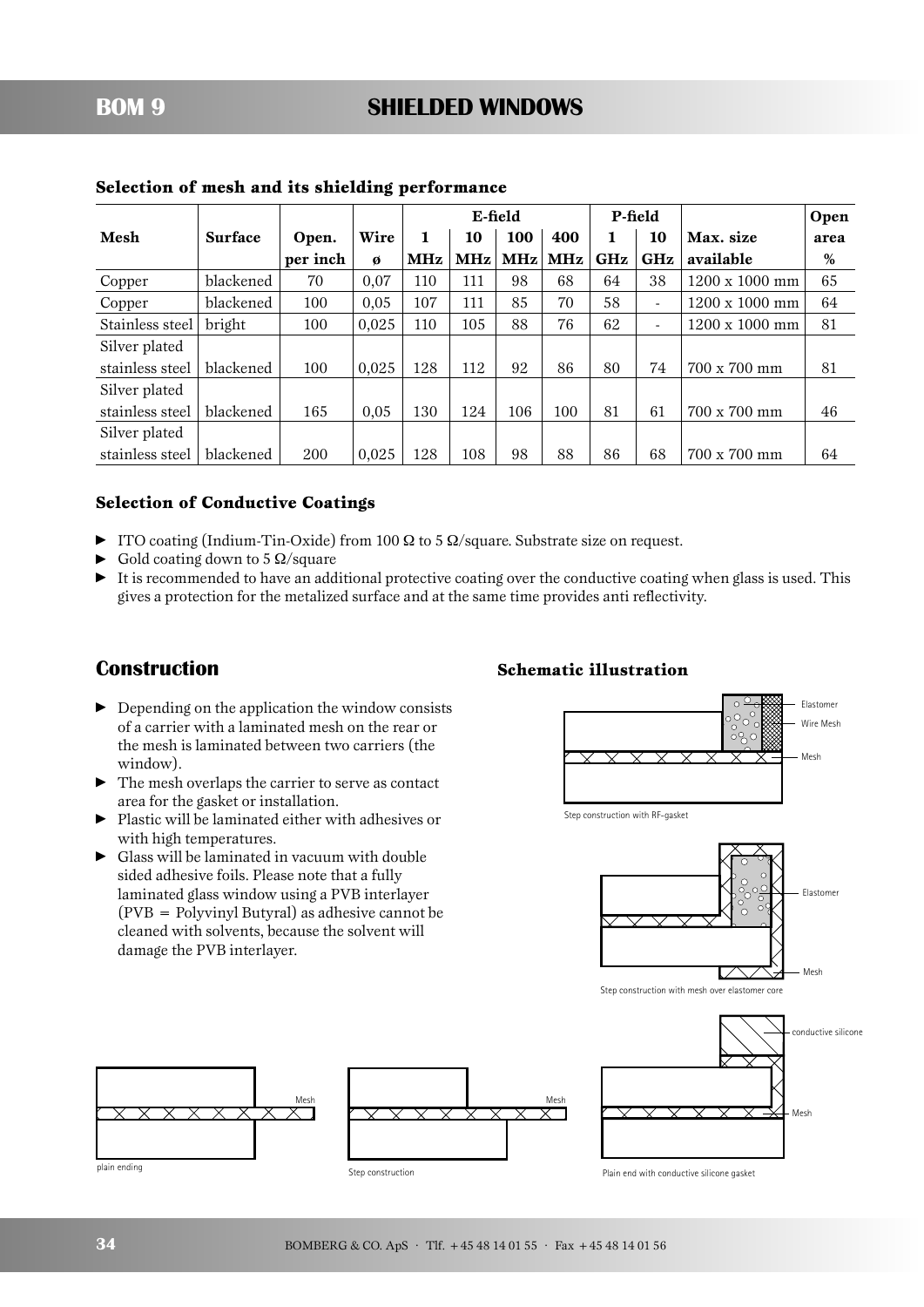#### **Table construction**

| Laminate      | <b>Total material</b> |           | Temp.         | Construc-   | Form                    | Conductive medium |                | Filter       |            | Anti-reflectivity |
|---------------|-----------------------|-----------|---------------|-------------|-------------------------|-------------------|----------------|--------------|------------|-------------------|
|               |                       | thickness | range         | tion        |                         | Mesh              | Conductive     |              | Refraction | Anti-             |
|               | min.                  | max.      | $\circ$ C     |             |                         |                   | coating        |              | of         | reflection        |
|               |                       |           |               |             |                         |                   |                |              | light      |                   |
| Glass/        | 2,4                   | on        | $-55$         | plain       | flat,                   | see               | $> 4 \Omega$   | grey, green, | chem.      | Multi             |
| glass         |                       | request   | $ + 75$       | end.        | curved                  | mesh              | /square        | red, orange  | etching    | layer             |
|               |                       |           |               | stepconstr. |                         | selection         |                |              |            |                   |
| Glass/        | 3,0                   | on        | $-55$         | plain       | flat,                   | see               | $> 4 \Omega$   | grey,        | chem.      | Multi             |
| poly-         |                       | request   | $ + 60$       | end.        | curved in               | mesh              | /square        | different    | etching    | layer             |
| carbonate     |                       |           |               |             | stepconstr. 1 direction | selection         |                | colours      |            |                   |
| Glass/        | 2,2                   | on        | $-55$         | plain       | flat,                   | see               | $> 4 \Omega$   | grey, green, | chem.      | Multi             |
| acrylic       |                       | request   | $ + 60$       | end.        | curved                  | mesh              | /square        | red, orange  | etching    | layer             |
|               |                       |           |               | stepconstr. |                         | selection         |                |              |            |                   |
| Glass/        | 1,7                   | on        | $-40$         | plain       | flat,                   | see               | $> 4 \Omega$   | grey, green, | chem.      | Multi             |
| polyester     |                       | request   | $ + 70$       | end.        | curved in               | mesh              | /square        | red, orange  | etching    | layer             |
|               |                       |           |               |             | 1 direction selection   |                   |                |              |            |                   |
| Poly-         | 3,8                   | on        | $-55$         | plain       | flat,                   | see               | $> 10 \Omega$  | grey         | chem.      |                   |
| carbonate/    |                       | request   | $ + 60$       | end.        | curved in               | mesh              | /square        |              | etching    |                   |
| polycarbonate |                       |           |               |             | stepconstr. 1 direction | selection         |                |              |            |                   |
| Acrylic/      | 1,3                   | on        | $-50$         | plain       | flat,                   | see               | $>1000 \Omega$ | different    | chem.      |                   |
| acrylic       |                       | request   | $ + 60$       | end.        | curved                  | mesh              | /square        | colours of   | etching    |                   |
|               |                       |           |               | stepconstr. |                         | selection         |                | acrylicglass |            |                   |
| Polyester/    | 1,3                   | on        | $-40$         | plain       | flat                    | see               | $> 10 \Omega$  | grey, green, | chem.      |                   |
| polyester     |                       | request   | $\ldots$ + 70 | end.        |                         | mesh              | /square        | red, orange  | etching    |                   |
|               |                       |           |               |             |                         | selection         |                |              |            |                   |

#### **Gasket Type**

- $\blacktriangleright$  To achieve shielding effectiveness, a good contact between mesh and enclosure is required. The contact can either be established in a direct way or by means of a conductive gasket. When selecting the gasket you should consider the characteristics that have to be met by the finished product with regards to environmental seal (IP-protection etc.).
- For a choice of gasket and contact methods please contact our sales department.

## **Frame Finish**

- Windows can be supplied from the factory as complete units. The finish is made according to customer specification and facilitates the assembly. The appropriate gasket is integrated in the frame to provide a good contact between mesh and enclosure.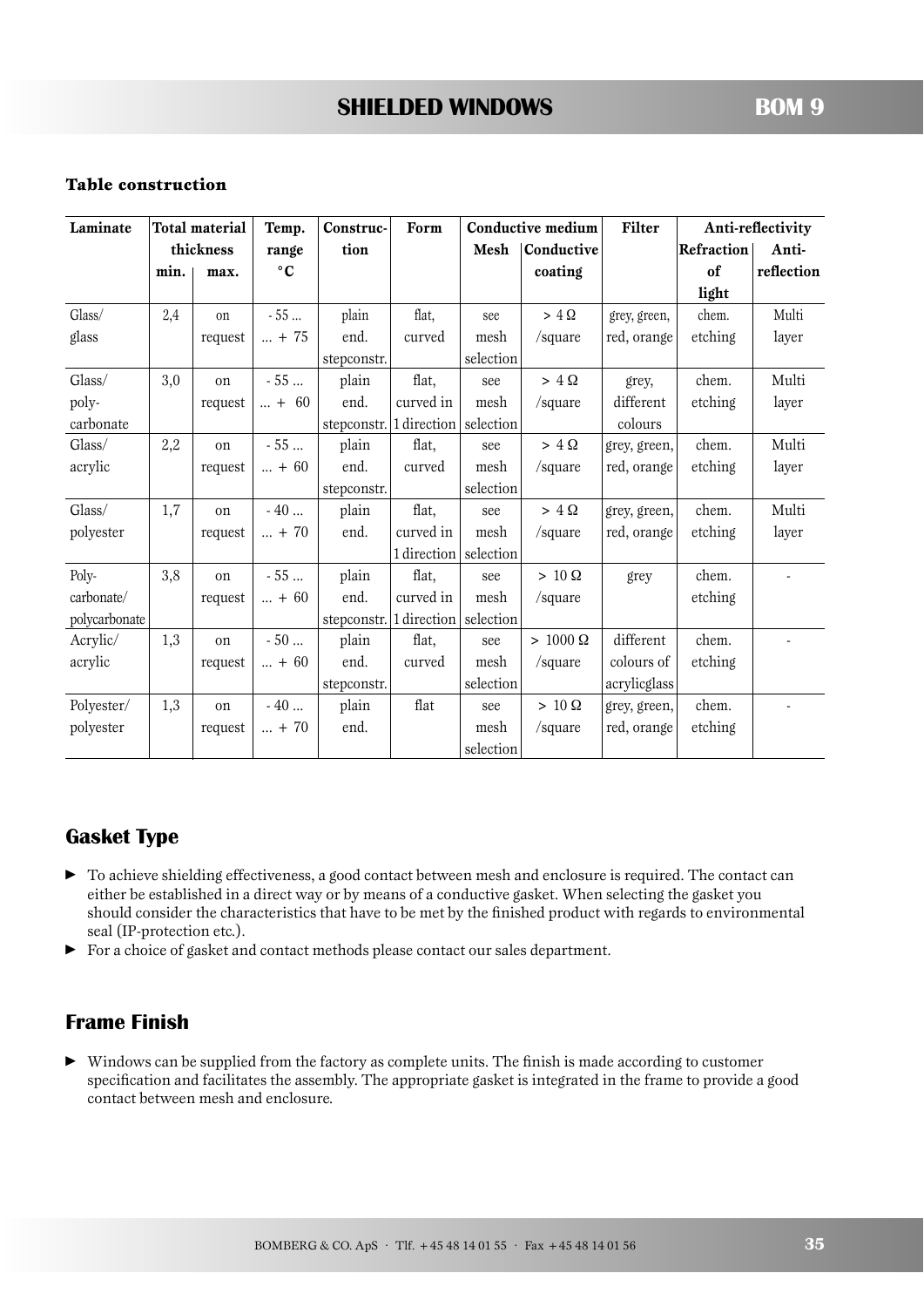

# **General Description**

- A micro-structure wire mesh is stretched in a mould and then cast into acrylic. Due to a special moulding technique, the wire mesh is smoothly embedded in the sheet and will therefore only cause a minimum of optical disturbances. If the shielded window is placed in front of a data display, there might occur interference phenomena followed by varying light intensities on the screen (Moiré fringes). A turn of the mesh by a few degrees may reduce these disturbances.
- Custom-made shielded windows with specific dimensions will be cut out of this sheet. Afterwards a groove will be milled all the way round the edge of the sheet in a step construction. This groove will be plated with silver (silver busbar) and provides the contact to the wire mesh. The window can then be mounted on the chassis by means of a conductive gasket or by using a conductive adhesive. Shielded windows used in front of a display should be mounted in a way that the mesh side of the window is placed as close to the LED/LCD as possible.
- -New: UV-block with 390 nm excellent protection of LCDs.

#### **Material**

#### - **Type of plastic:** Cast acrylic Max. size: 1150 x 850 mm Thickness: 2 mm, 3 mm Tolerances:  $+/- 0.2$  mm - **Mesh** Stainless steel, 100 OPI Surface: bright or blackened Wire diameter: 0,025 mm Light transmission: 81 %

-**Silver paint:** Electrodag 1415

#### **Construction**



#### **Filter**

- In addition to the EMI shielding requirements, the shielded window can be used as contrast filter. More than 55 different transparent colours are available making it possible to choose a contrast filter adapted to the wave length (colour) of the signal source (display). This allows for the greatest possible light transmission while simultaneously excluding secondary light to achieve a clear and easily read signal.